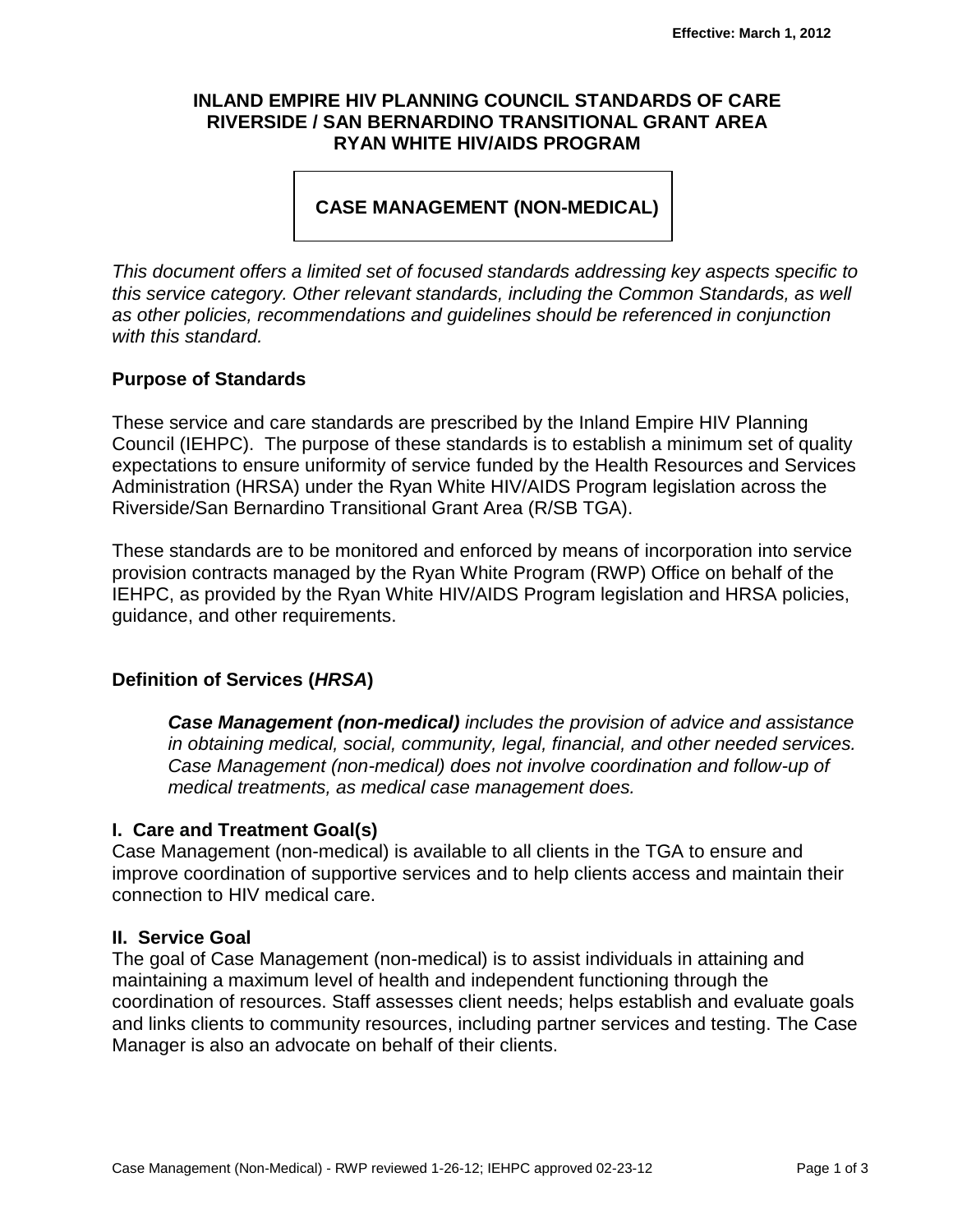# **A. Service Objectives**

- **1.** To ensure timely access to medical, social and other needed services through appropriate referrals.
- **2.** To foster a sense of patient empowerment and responsibility for their own health.
- **3.** To provide an opportunity to describe components of Medical Case Management services and referrals as appropriate to all HIV positive clients.
- **B.** Description of Services:

Eligibility for Case Management (non-medical) services is dependent on client need.

### **C.**Service Components

## **Initial Intake/Assessment**

- **1.** A brief initial intake/assessment is developed within 15 days from referral.
- **2.** Initial and ongoing assessment of client's acuity level (minimum = upon intake and as needed to determine need for Medical Case Management. ).
- **3.** When appropriate, this initial assessment should be made available for development of the client's Care Plan.
- **4.** If a Care Plan is in place, the Care Plan should be reviewed and incorporated into the delivery of Case Management (non-medical). If a client receiving Case management (non-medical) presents with additional service needs, these needs should be incorporated into the clients Care Plan, if they are ever in need of Medical Case Management.
- **5.** Case Managers will discuss budgeting with their clients, in order to maintain access to necessary services.

## **Screening/Referrals**

- **1.** Screening for domestic violence, mental health, substance use, advocacy needs, and other issues is conducted.
- **2.** Clients are assisted with referrals and linkages to medical, mental health, substance abuse, psychosocial services, and other services as needed.
- **3.** Whenever possible and appropriate, the Case Manager will provide clients a choice of referrals to address gaps in their support network.
- **4.** Clients will be assisted with obtaining needed financial resources for daily living such as bus pass vouchers, gas cards and other emergency financial assistance.

## **Education**

- **1.** Educate clients regarding allowable services for family members, significant others and friends in the client's support system (i.e. education on HIV disease, care and treatment issues, prevention education) with the goal of developing and strengthening their support system to help maintain their connection to medical care*.*
- **2.** Educate or provide referrals to agencies that educate clients about health education, risk reduction, and self-management.